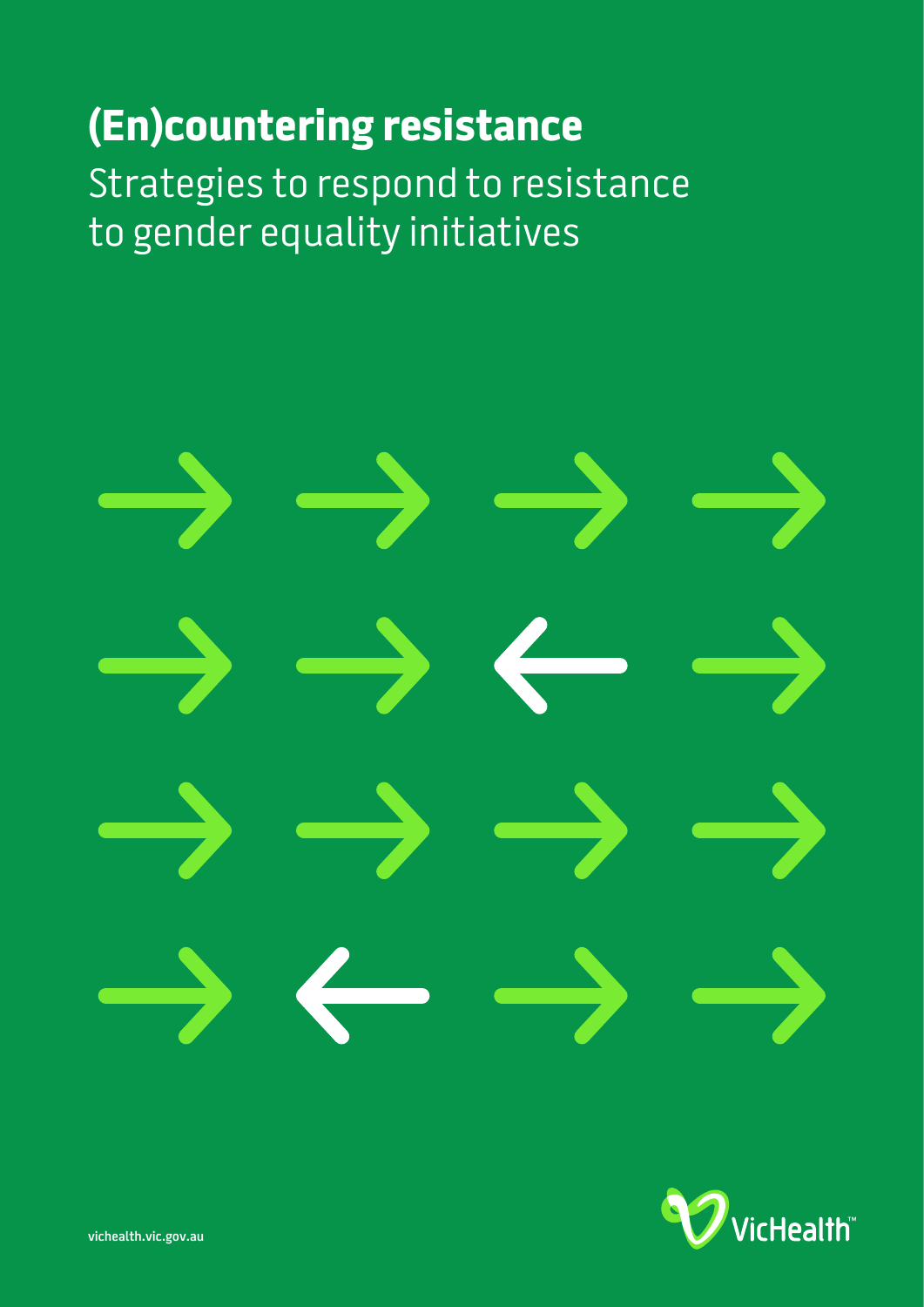# **Getting ready to face resistance**

## **If you are working to promote gender equality, you can expect to meet resistance**



This resource draws together some effective tools and strategies to prepare for and respond to backlash and resistance to gender equality initiatives. It's intended to support the people working for gender equality in a range of sectors – education, sport, workplace, local government, health and media.

Every person or group pushing for progressive social change understands that at some point in our journey we'll come up against people who don't agree with what we are doing. Yet it still often takes us by surprise when people we thought would be our allies deny the problem or look away.

If you are working to promote gender equality and tackle inequality you can expect to meet resistance. It may occur in any setting. It may come from individuals or collectively, and from men or women.

How do you prepare for it? What are effective responses?

This publication describes the forms that resistance can take and provides some practical examples from local gender equality initiatives. There are also links to other useful resources from Australia and around the world.

It is guided by a Queensland University of Technology evidence review on backlash to gender equality by Michael Flood, Molly Dragiewicz and Bob Pease, commissioned by VicHealth in 2017.

We hope you find it a useful support as you advocate for equality for all.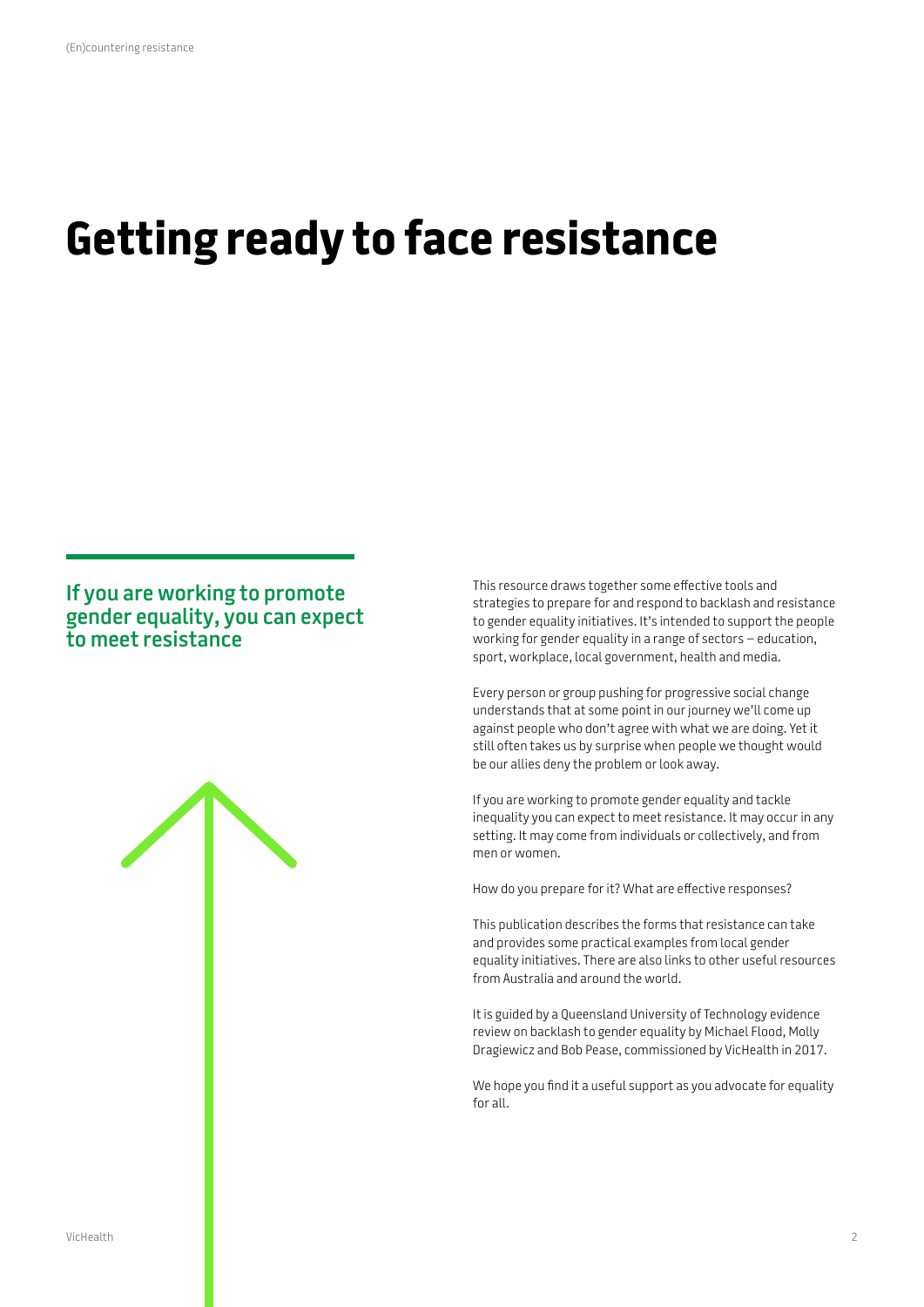# **What is resistance?**

## **Resistance is defined as an active pushing back against progressive programs, policies and perspectives.**

– QUT Evidence Review

The terms **'backlash'** and **'resistance'** are at times used interchangeably to refer to any form of resistance towards progressive social change. But in discussions with those working to promote gender equality, we've found that people frequently describe backlash as the more extreme or aggressive end of resistance encountered.

Resistance is most likely to come from the people who are advantaged by the status quo. In efforts to build gender equality, resistance is more common from men, but can also come from women.

**Resistance can be at its greatest when existing structures are threatened.** The idea of equality can provoke strong feelings – these are long-held social norms that are being challenged. You often know you're starting to get results with your gender equality initiatives when you meet resistance.

Resistance can range from passive blocking techniques which seek to maintain the status quo, to strategies which aim to minimise or co-opt change efforts, to active, aggressive opposition in order to restore the old order.

The diagram on the next page illustrates the range of resistance often met when promoting gender equality.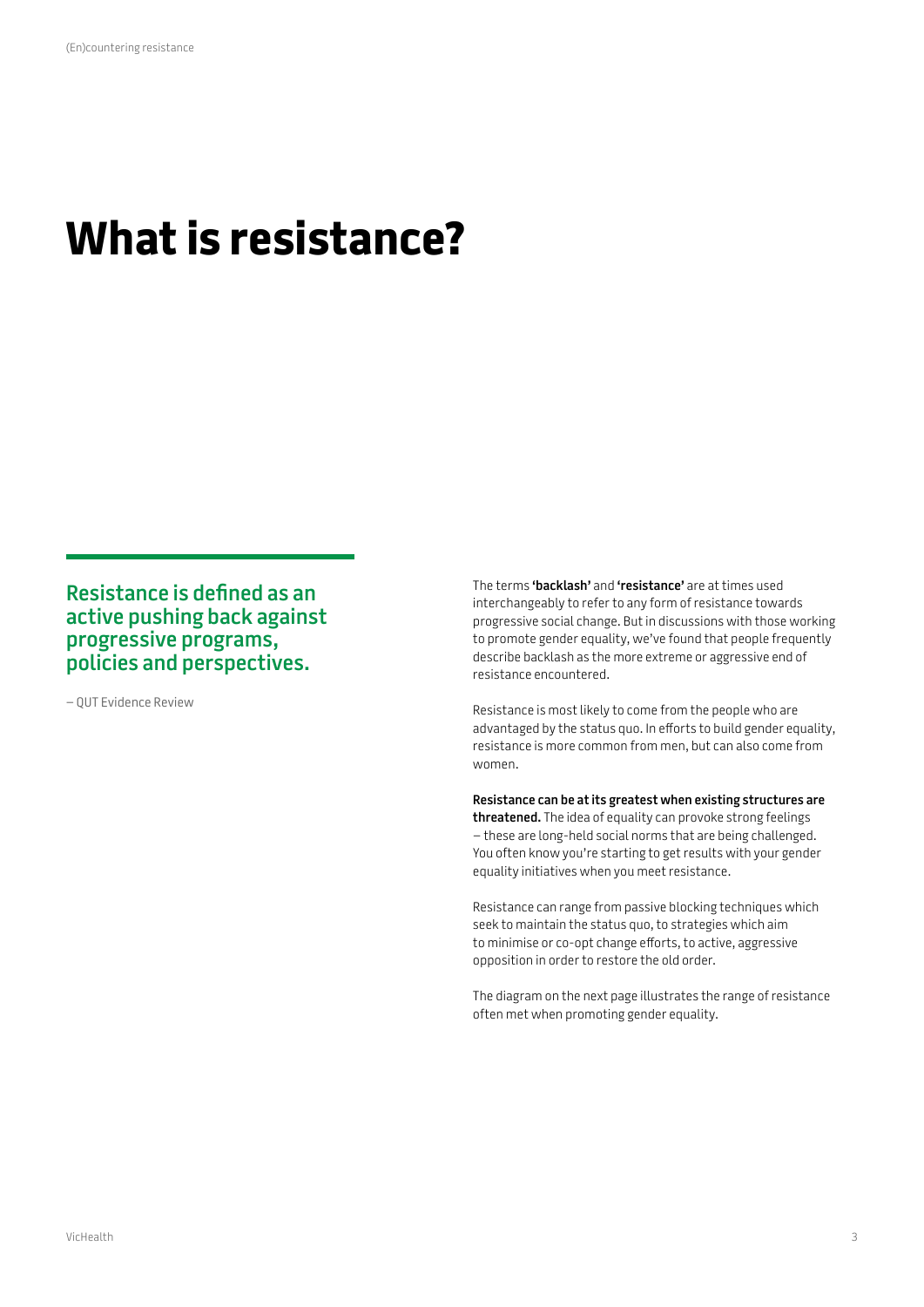# **Forms of resistance**



#### *"There's no problem here." "It's not my job to do*

Denial of the problem or the credibility of the case for change. Blame the victims.

### APPROPRIATION | CO-OPTION | REPRESSION | BACKLASH

*"Of course we'd appoint more women, if only they were more experienced."*

Simulating change while covertly undermining it.

*something about it."*

Refusal to recognise responsibility.

*"What about men's rights? Men are victims too, you know."*

Using the language of progressive frameworks and goals for reactionary ends.

#### *"It's not a priority right now."*

Refusal to implement a change initiative.

*"We tried that once and women didn't want to take up the promotion/training/ opportunity."*

Reversing or dismantling a change initiative.

#### DENIAL DISAVOWAL INACTION APPEASEMENT

#### *"Yes. Yes. We must do something (one day)."*

Efforts to placate or pacify those advocating for change in order to limit its impact.

*"These feminists deserve all the abuse they get."*

Aggressive, attacking response.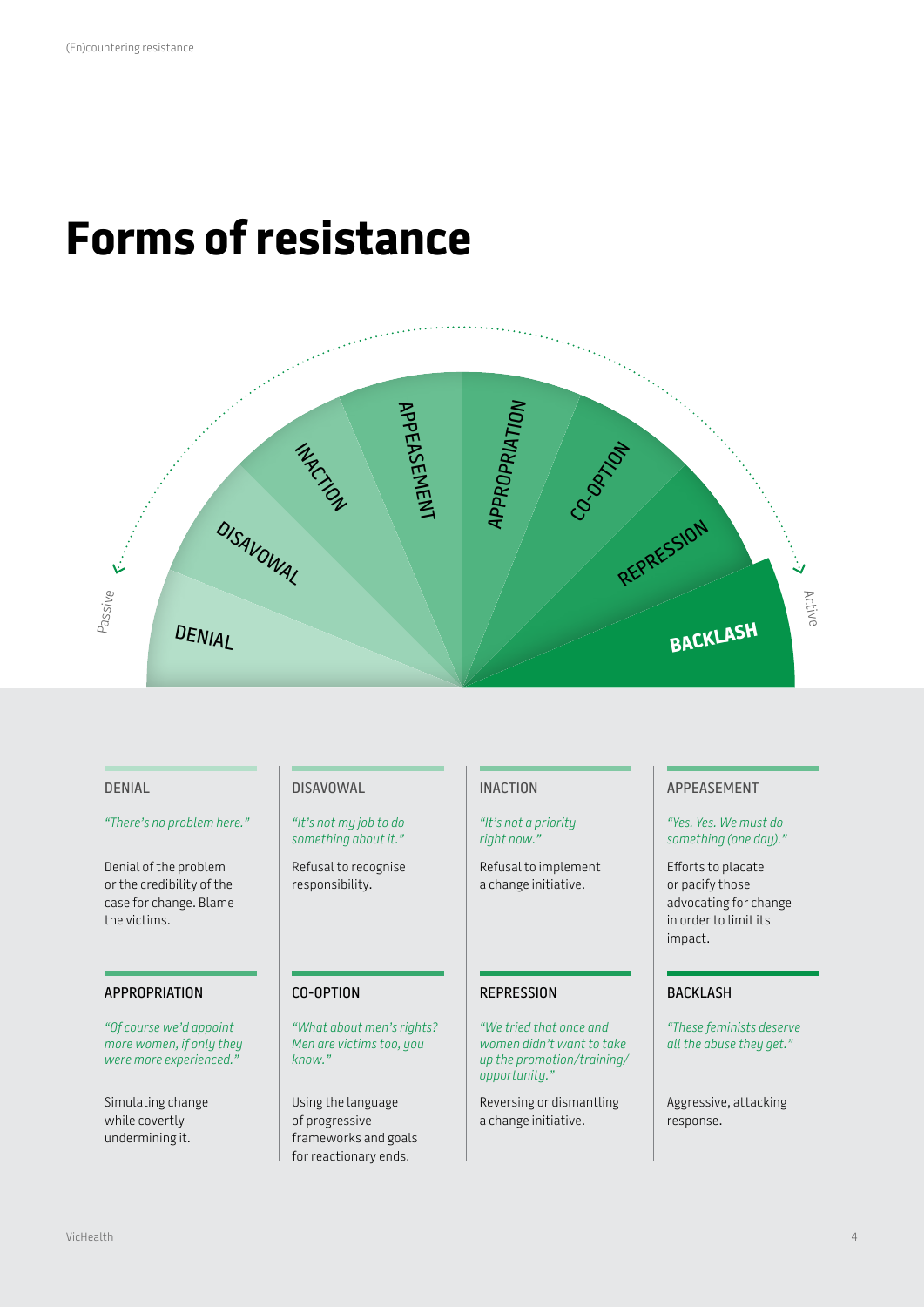# **Being prepared**

**Knowing that you'll meet resistance and what it looks like is a great start to being prepared.**

If you are working to promote gender equality, whether inside or outside organisations, knowing that you're going to meet resistance and what it looks like is a great start to being prepared.

Experience with anti-vaccination campaigners, gun lobbyists and climate change deniers shows that just throwing facts and information back at your opponents doesn't work.

It also doesn't work with those who are vehemently opposed to gender equality. While facts and figures are important, a range of other strategies can help respond to and reduce resistance.

So what does work? According to research and promising practice, the following strategies are the best ways to prepare for and respond to resistance:

#### **Framing strategies**

How you articulate, communicate, or 'frame' the initiative and explain why it's important

#### **Organisational strategies**

How you involve leaders, individuals and groups, and address policies, practices and organisational structures

### **Teaching and learning strategies**

Teaching processes, the learning environment, the content and the educators

#### **Individual strategies**

Identifying allies, self-care and focusing efforts on those you can influence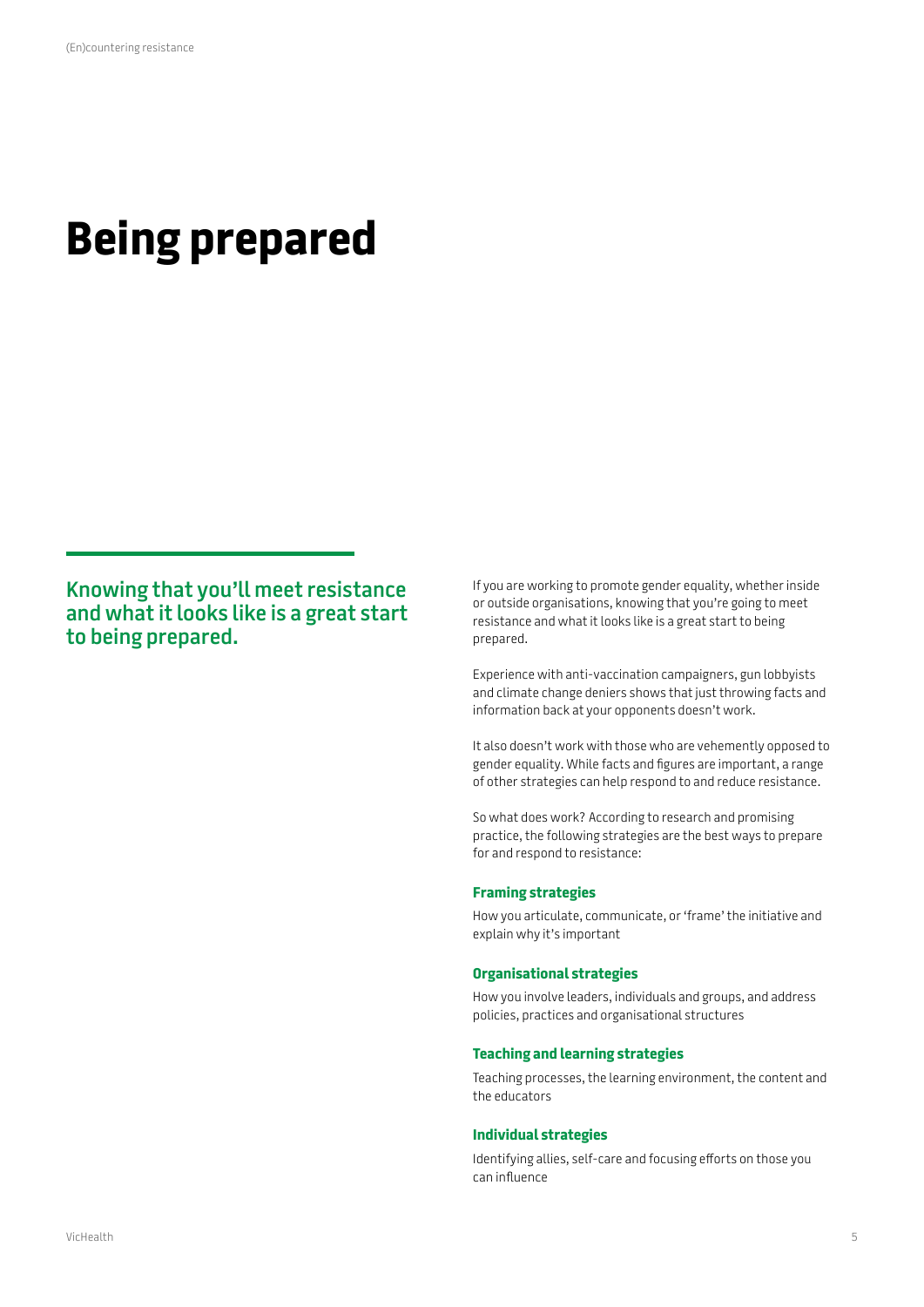# **Who can you influence?**

**"Gender equality is challenging for all of us because we all buy into stereotypes and we've all been raised to think things a certain way… we don't want to shut people down who are struggling to get their heads around it."** 

– Facilitator, Trades Hall

When you plan for resistance from the start, you don't get derailed when objections occur.

If you're already working on gender equality initiatives, you're probably one of the 'committed' audiences to the right of the spectrum illustrated below. You're motivated and fully convinced of the benefits. So it is useful for you to think about common reasons why people actively resist the idea of gender equality.

Gender equality involves men letting go of privilege. Resistance stems from a defence of privilege – the idea that an advantaged person or group loses out if we give equal rights and opportunities to another group who have had fewer advantages.

Resistance sees people clinging to sexist social norms – the unwritten rules about how to behave in our society. An old and inaccurate example of these unwritten rules is that there is something in our genes that limits what we are suitable for. Such attitudes can be expressed by both men and women, and they are so much a part of our culture they are often unconscious, so people genuinely don't see a problem.

People at the left of the spectrum of resistance – the entrenched opposition – are the least likely to join and support your gender equality initiative, and the social norms in our culture reinforce their prejudices.

The research shows that efforts to reduce and respond to resistance shouldn't be at the expense of making progress towards gender equality. Most initiatives have found that identifying allies (others who are committed to equality) to work closely with, and then **focusing on the 'moveable middle', is where change can most effectively begin**.

It is only by shifting the existing social norms that the entrenched opposition will start to modernise, and realise how outdated and ill-informed they have become.



#### **The Spectrum of Resistance**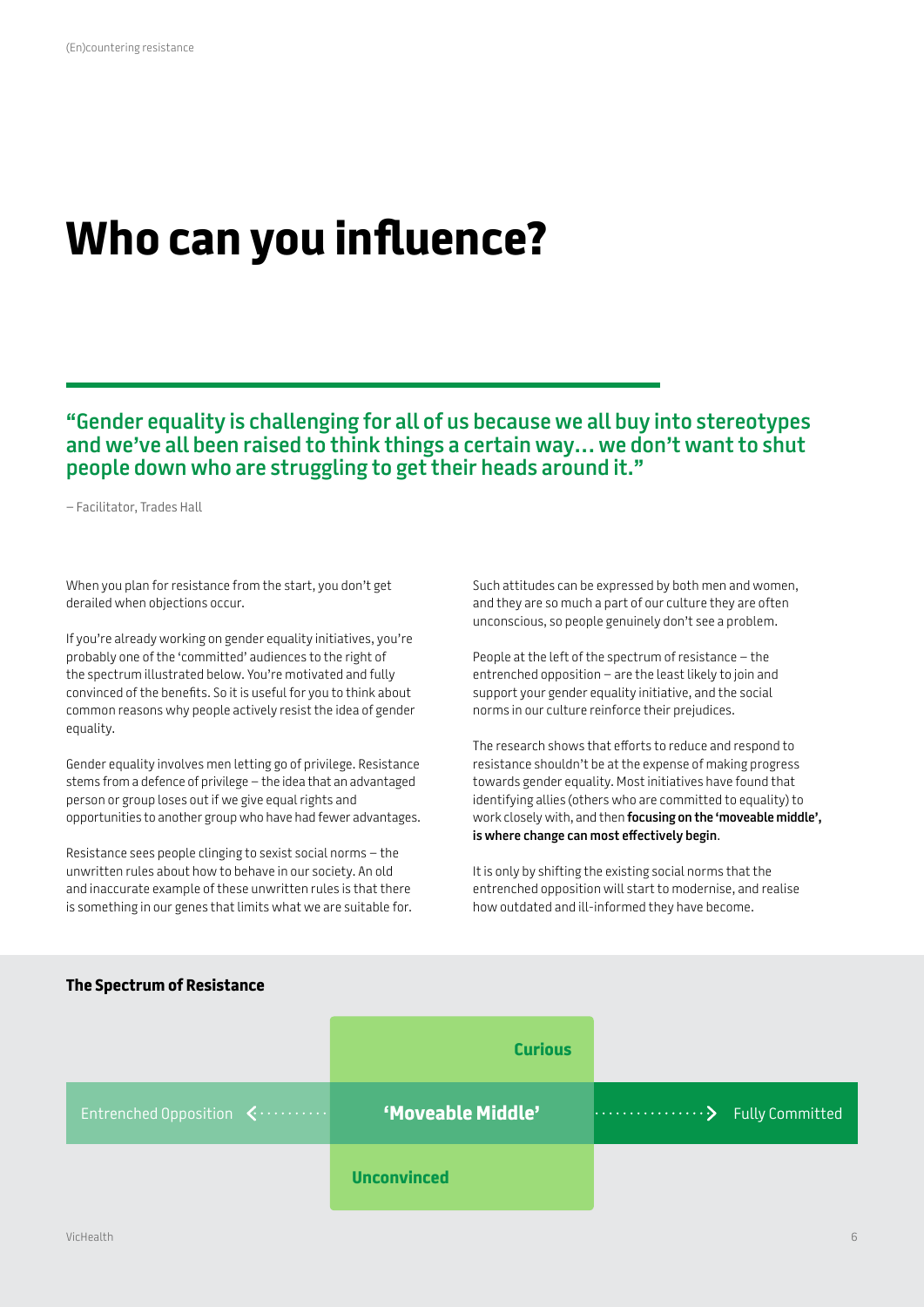# **Framing strategies**

Framing theory shows how the way something is presented influences how people process and respond to that information. Every time we communicate we are framing – and we can choose the frame we put around our stories. Framing techniques used in contemporary media include metaphor, stories, tradition, slogans, contrasts and spin.

Framing is how we make the case for gender equality, anticipating and countering resistant reactions, challenging common defences of gender inequality, and 'touching the hearts' of those we seek to persuade. As we repeat and continually strengthen the frame, culture and practice can be shifted.

Cognitive scientist George Lakoff notes that rational arguments are not normal modes of real reason, and that what counts as a 'rational argument' is not the same for progressives and conservatives.

### **Framing of gender equality needs to:**

- continually articulate the rationale and benefits, noting the benefits to men as well as to women
- offer clear, compelling accounts of the problem and the solutions – real-life stories and personal accounts from within our organisations and settings are extraordinarily powerful
- acknowledge that gender is personal, interpersonal and structural, and that it involves unequal relations of power.

Framing should directly address claims about male disadvantage by anticipating and addressing common resistant reactions. In this we need to be careful not to reinforce common myths and misinformation.

One way to avoid emphasising myths is to **lead with the fact first, before noting and debunking the myth**. Then **explain the fallacy** that the myth uses to distort the fact (fact/myth/fallacy response).

A detailed communications toolkit *Framing Equality* has been produced by Equinet European Network of Equality Bodies and the Public Interest Research Centre (see *Useful resources* on page 16).

### **Framing with shared values**

In 2016, the Victorian Trades Hall Council launched their *Stop Gendered Violence at Work* campaign, which positions gendered violence, including sexism and discrimination, as a serious occupational health and safety hazard.

To educate managers and workers, the We Are Union Women team at Trades Hall runs two training programs with unions, delegates and workplaces across Victoria – *Family violence is a workplace issue* and *Stop gendered violence at work*.

The team has found that framing discussions around shared union values helps people connect with gender equality and makes the case for change. People are asked 'what is union to you?' with common responses including 'social justice', 'standing strong together', and 'no one gets left behind'.

The consistency of these broader values with gender equality principles provides a relatable point of connection and understanding.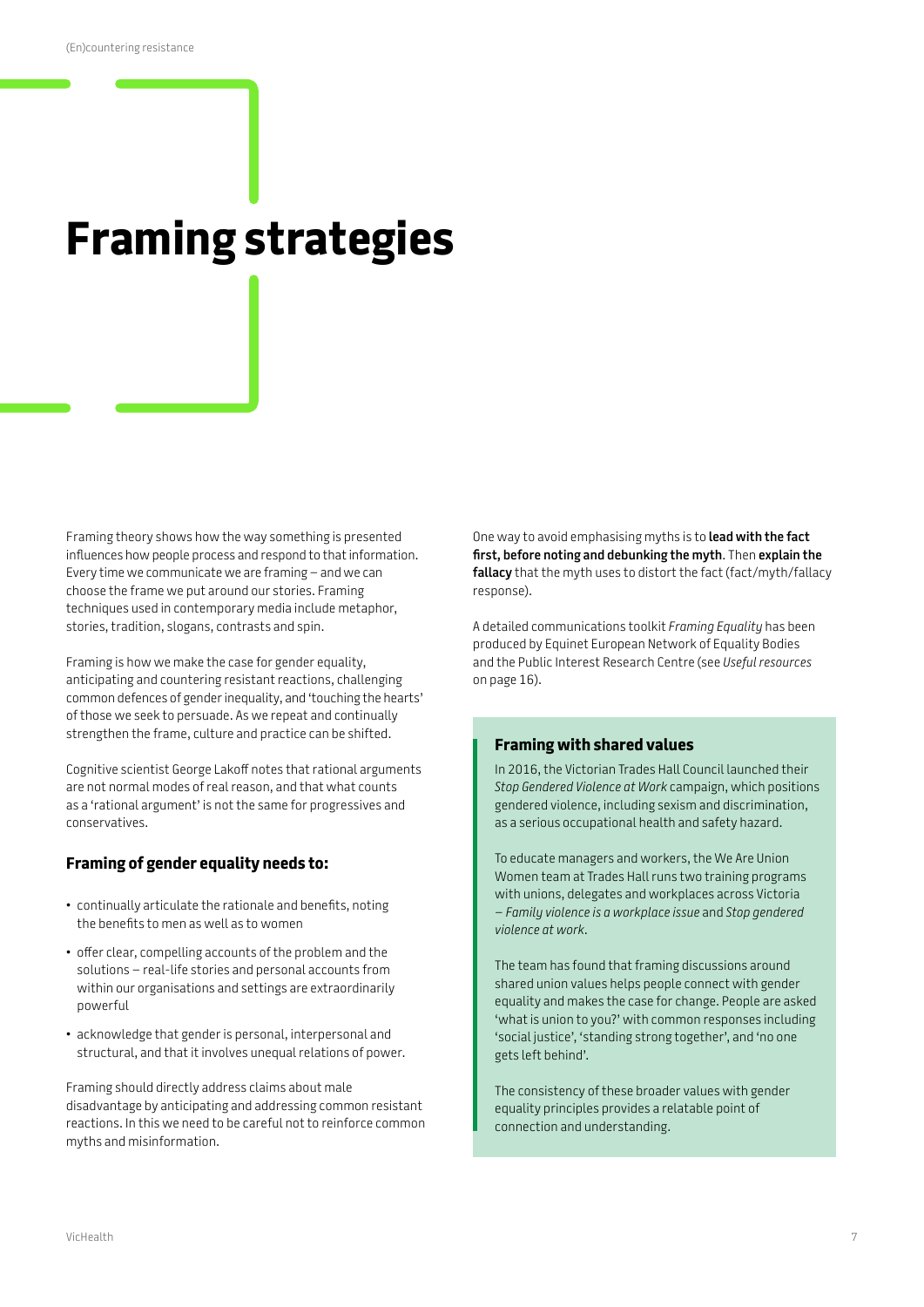# **Organisational strategies**



Our workplaces, sporting clubs, government organisations, schools and other learning institutions are all important settings where gender equality initiatives are taking place. A comprehensive gender equality strategy, involving organisational structures, practices and policies, is both vital for preventing resistance and a necessary feature of gender equality work in organisations.

Organisational leadership and workforce cultures are critical influences. Where leaders and managers are perceived not to support these initiatives, or where culture undermines diversity initiatives, resistance can flourish.

### **Strategies to minimise institutional resistance include these actions:**

#### Secure support from those in power

Senior leaders – both men and women – must step up (and be seen to step up) to advance gender equality. With the support of leadership, equality initiatives can then be built into the DNA of the organisation via training, position descriptions and performance planning.

#### Communicate the importance of recognising and addressing unconscious bias

Biases are influenced by our background, cultural environment and personal experiences. We may not even be aware of these views and opinions, or be aware of their full impact and implications.

#### Tailor information for different audiences

Craft materials specifically for different teams or groups known to have more sexist cultures within an organisation. Find supportive messengers who are likely to be listened to, and be prepared to work intensively with some groups. This will help to counter some of the myths and fallacies they are likely to express, which can strongly influence others.

#### Form strategic partnerships and allies

Forge links with other groups and individuals who are experiencing similar opposition to their work. This enables you to share ideas and approaches, as well as providing a support network.

### Encourage open debate and discussion

Have the courage to participate in difficult conversations. Listen without becoming defensive, and acknowledge people's fears and misinformation about equality.

#### Challenge rationalisations for resistance

Be prepared to respond quickly to questions or comments that seek to justify resistance, to nip it in the bud. Use framing strategies to present sound arguments and evidence to address misinformation.

#### Establish clear monitoring processes

Feedback loops are essential to ensure that all stages of the change process are implemented, and to identify emerging issues or trends.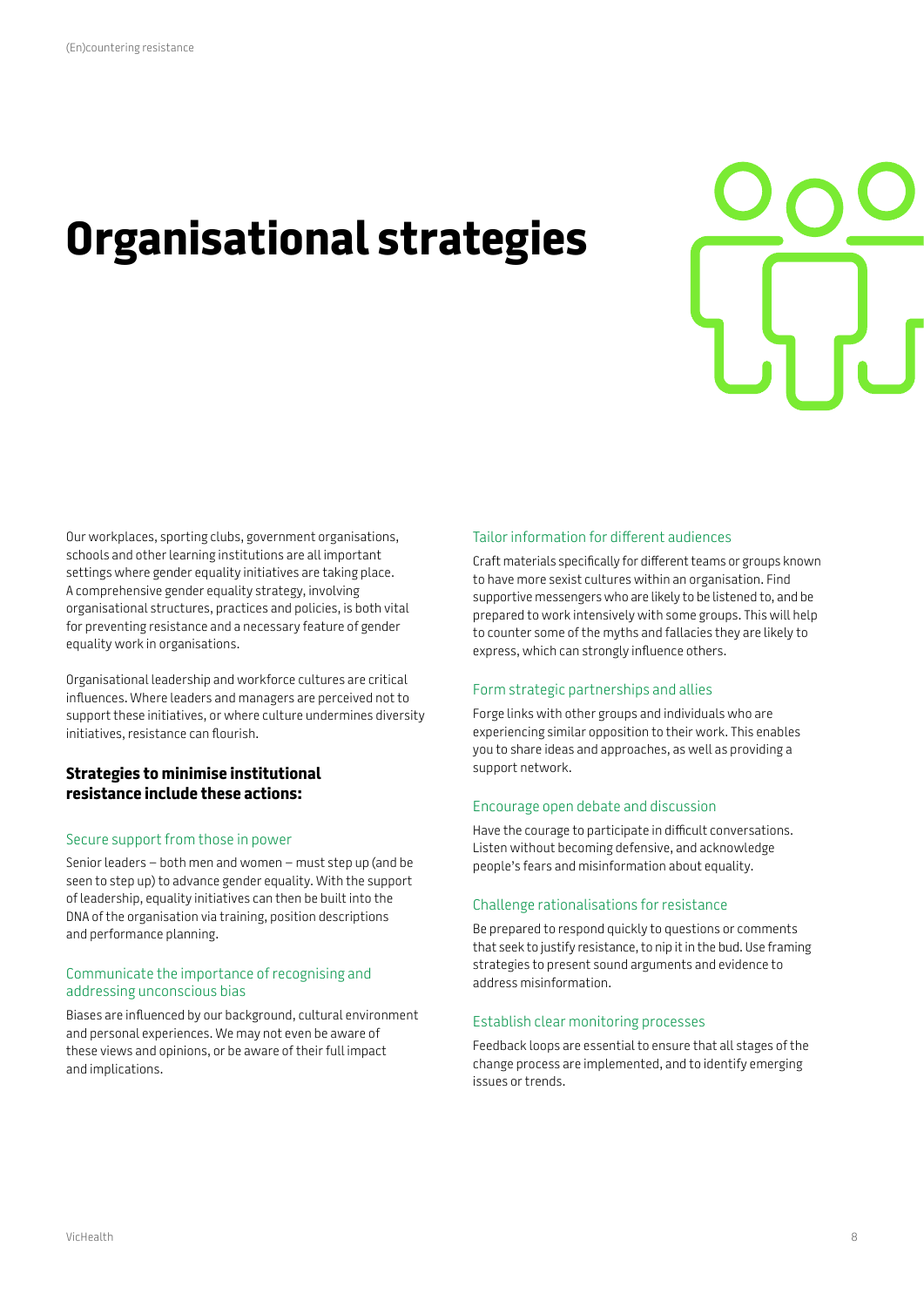# **Organisational strategies**



#### **Supporting and monitoring workplace cultural change**

In 2014, Victoria Police commissioned the Victorian Equal Opportunity and Human Rights Commission to review sexual harassment within Victoria Police, and provide expert and independent advice on the underlying causes of discrimination and harassment in that workplace. A specialist taskforce, Taskforce Salus, was also established, which investigates serious allegations of sexual discrimination, harassment and predatory behaviour in Victoria Police, while adopting a victim-centric approach.

In December 2015, the Victorian Equal Opportunity and Human Rights Commission released its review findings, which revealed an entrenched culture of everyday sexism combined with a high tolerance for and prevalence of sexual harassment within Victoria Police. More importantly, the review identified the underlying causes and drivers of this toxic workplace culture and made 20 recommendations to support Victoria Police to achieve a safe, inclusive and respectful workplace, free of workplace harm. Victoria Police accepted all 20 recommendations and immediately began putting them into action. These included establishing a centralised Workplace Harm Unit to support and advocate for victims, new counselling and reporting services, an independent and confidential 'Safe Space' for victims and family members to seek assistance and support, the development of a Diversity

and Inclusion Framework and a Gender Equality Strategy and Action Plan, a Women in Policing Advisory Group, and training for all leaders and managers across Victoria Police in preventing and calling out sexual harassment, promoting gender equality and addressing bias and sex discrimination.

Regular 'pulse checks' have been used by Victoria Police to track shifts in reporting culture (and confidence in reporting) and levels of confidence in whether management is providing appropriate responses to the change agenda. These 'pulse' surveys help to identify what the resistance factors are, and where they are being expressed, so that tailored materials can be crafted for those areas. The Communications and Engagement strategy has seen the development of a peerto-peer mentoring program to build leadership on this issue among middle management, as well as senior leadership engagement in leader-led conversations with their workplaces, using personal storytelling and reflection on past behaviours.

A comprehensive suite of gender-related data and reporting has also been developed to allow Victoria Police to track progress and identify workplaces that require further assistance and support in achieving safe, inclusive and respectful workplace.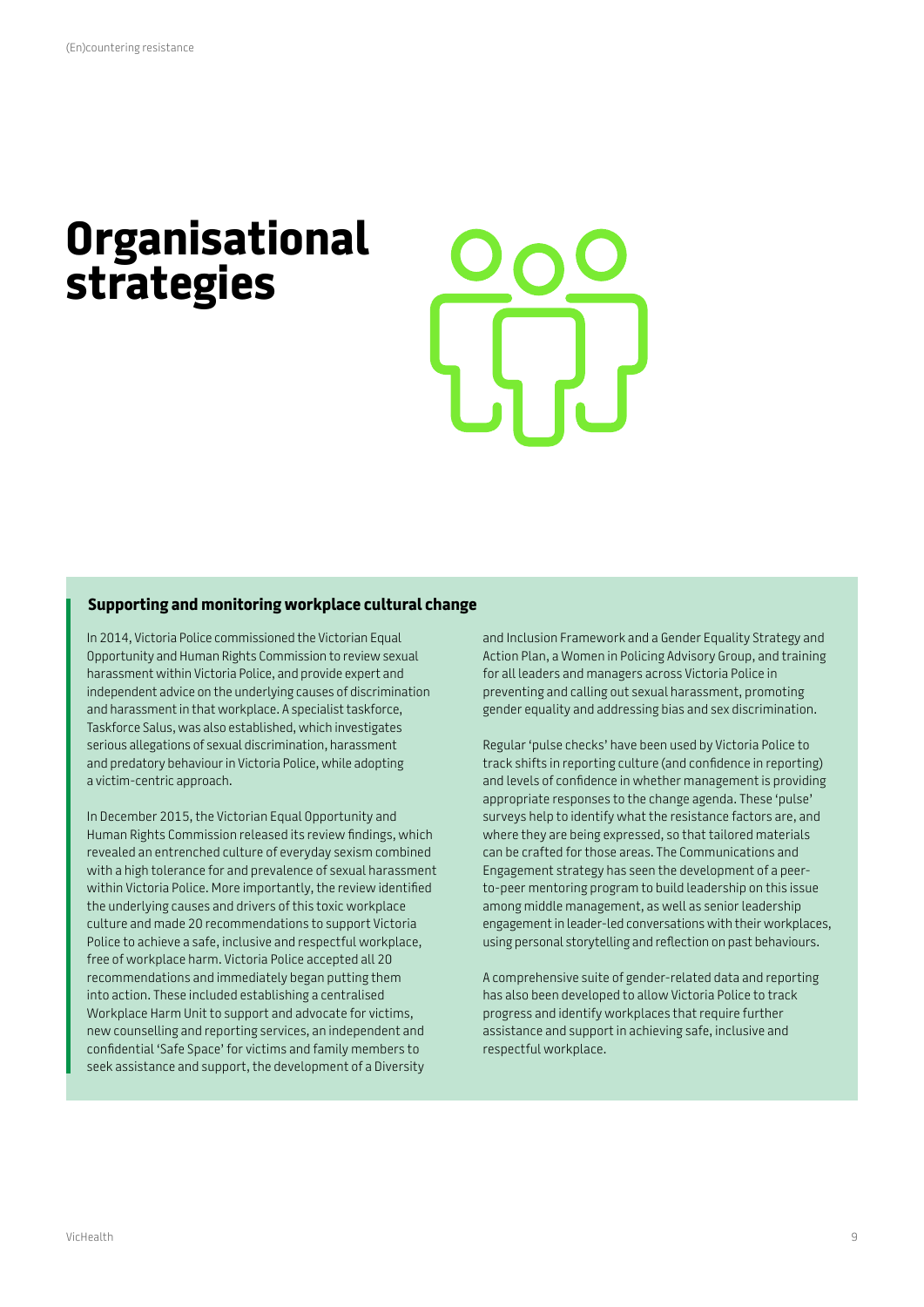# **Teaching and learning strategies**

Teaching and learning strategies can lessen the likelihood of resistance, but they must provide people with a balance of challenge and support: challenge to the status quo; support to foster their readiness to make change.

Training alone won't deliver cultural change in organisations. To modernise effectively we need multiple, mutually reinforcing strategies, so training must take place within the context of wider organisational change.

**There's a lot of power in letting people have their say in forums, no matter how strident their views. Feeling heard can make them more open to alternative messages.** 

### **Teaching and learning strategies must consider:**

#### The environment

Creating a safe, respectful and supportive environment for learners helps to build their understanding of the structures and social norms that underpin inequality.

#### The content

Using framing strategies and employing lived experiences builds understanding and breathes life into the learning.

#### The teachers

Those who teach gender equality need to have content expertise, and are more likely to be effective if they also are authentic and empathetic. Research shows that diversity training is more likely to have a significant impact if the trainer is a direct manager or supervisor.

#### Teaching practice

Education needs to be of sufficient duration and intensity. It needs to be participatory, engage the emotions and foster empathy. And it needs to be relevant to the group.

#### Inoculate against misinformation

Expose individuals to a small dose of arguments against an idea, followed by criticism of those arguments. Highlight the facts, not the myths, and use framing strategies to present sound arguments and evidence, while acknowledging doubts and fears.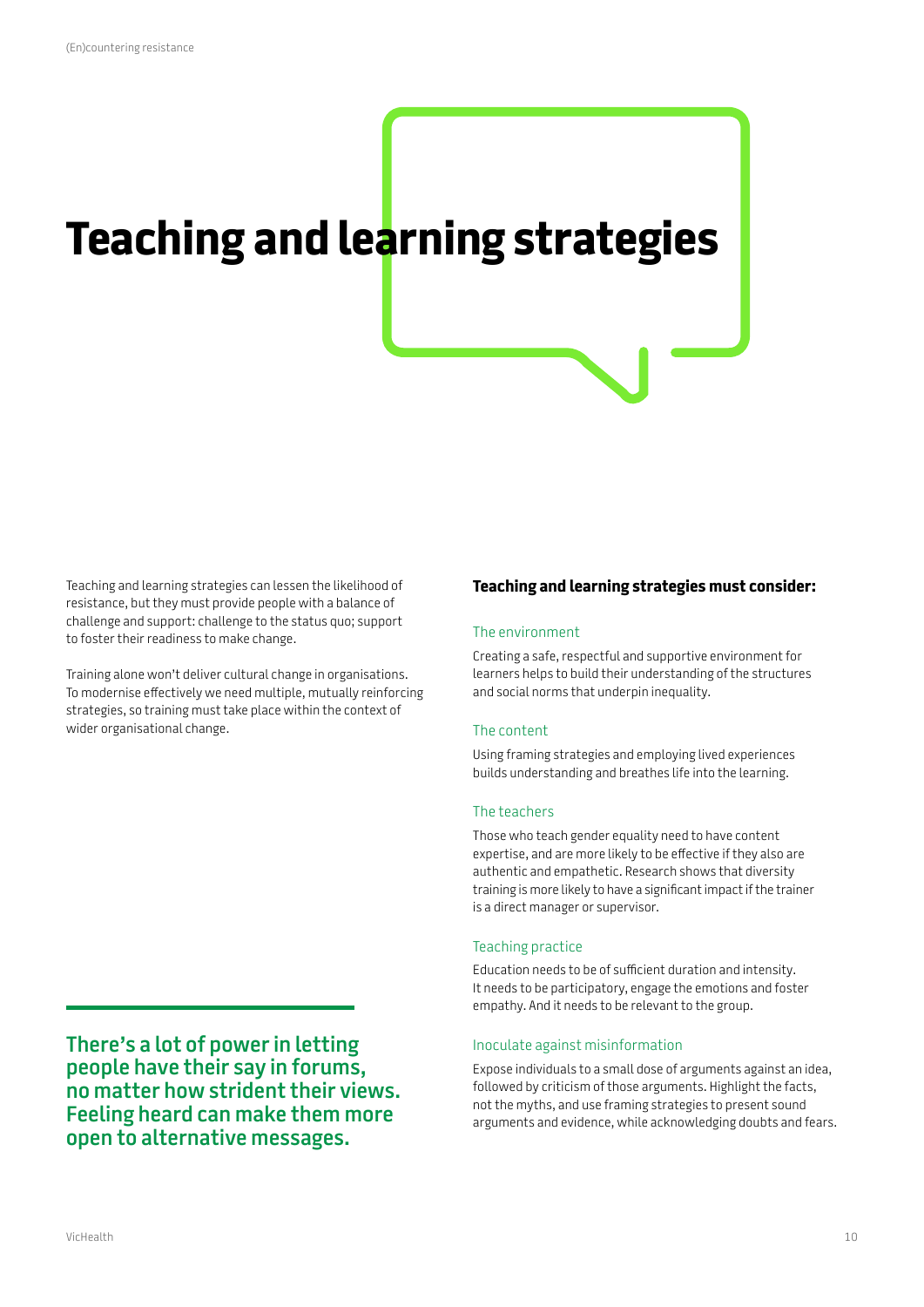# **Teaching and learning strategies**

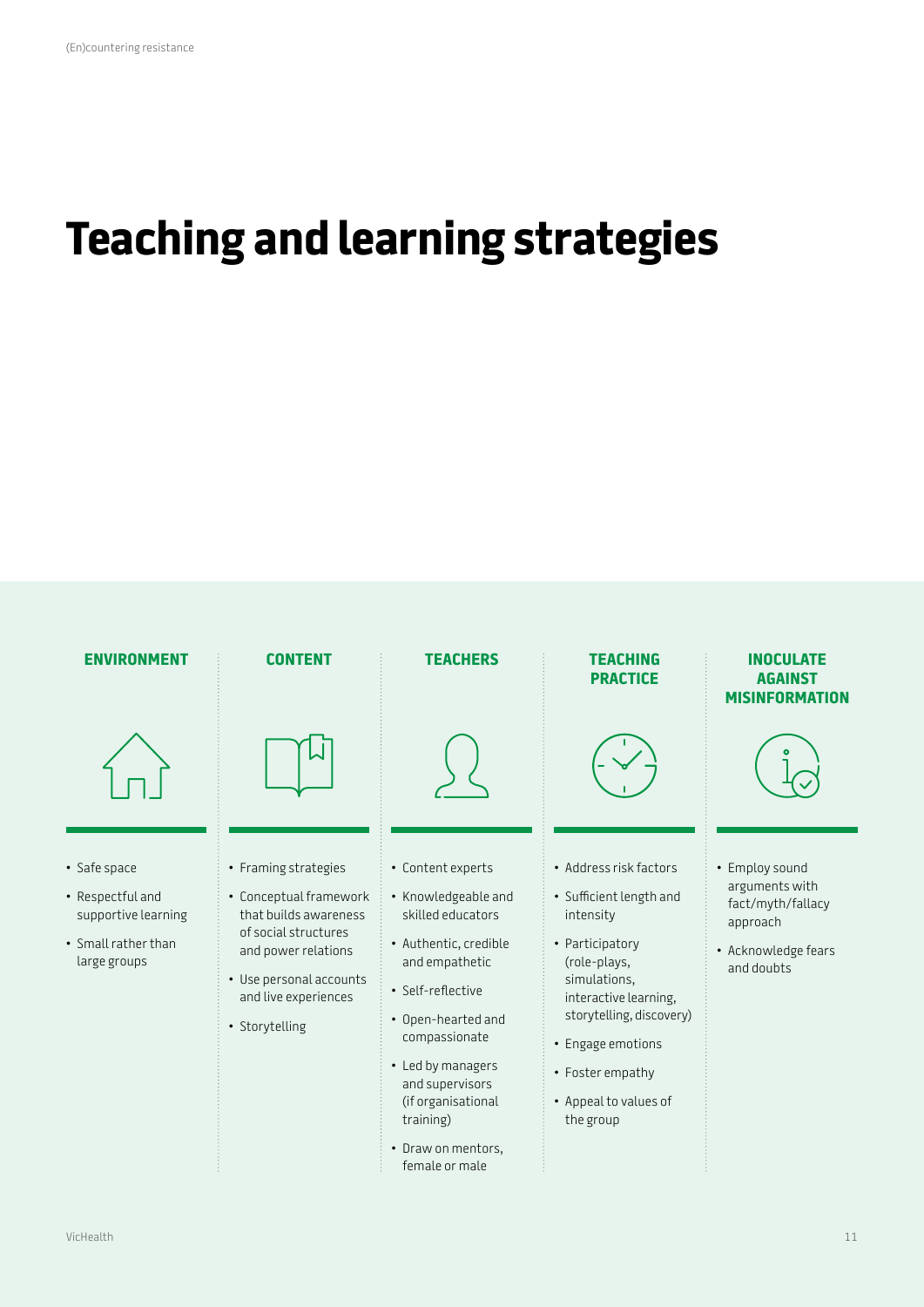# **Individual strategies**

**A critical challenge for [online] moderators is in striking a balance between a 'discovery' methodology, where audiences are encouraged to self-moderate; and a direct, informative approach regarding attitudes and behaviours that cross the line.**

– Our Watch's approach to moderation

#### Identify allies

As an advocate for gender equality, sometimes you can feel as though your mission is yours alone. It's not! There are others in your organisation and elsewhere who are also engaged in this work. It's a matter of finding those like-minded people and creating a network of support. If you can't find such allies, contact VicHealth or the Victorian Equal Opportunity and Human Rights Commission so they can link you up with others working in the field.

#### Recognise and defend against domination techniques

Norwegian professor, Berit Ås, identified five domination techniques used by both men and women to gain power over others in work and social life. They are:

- making invisible
- ridiculing
- withholding information
- double-edged punishment
- shame and guilt.

By recognising the techniques when they are being used and knowing how to deal with them, you can limit their effectiveness. The document *Facing Resistance – Managing gender mainstreaming in organisations* (see *Useful resources* on page 16) has great descriptions of these techniques and how to defend against them.

# **5 domination techniques**

- Making invisible
- Ridiculing
- Withholding information
- Double-edged punishment

• Shame and guilt

## **5 defensive strategies**

- Take up space
- Ask questions
- Demand that all the cards are on the table

- Break the pattern
- Intellectualise

## **5 confirmation techniques**

- Foregrounding
- Respect
- Inform
- Double rewards
- Confirm good norms

Techniques and strategies derived from the work of Berit Ås, as developed by Amnéus et al.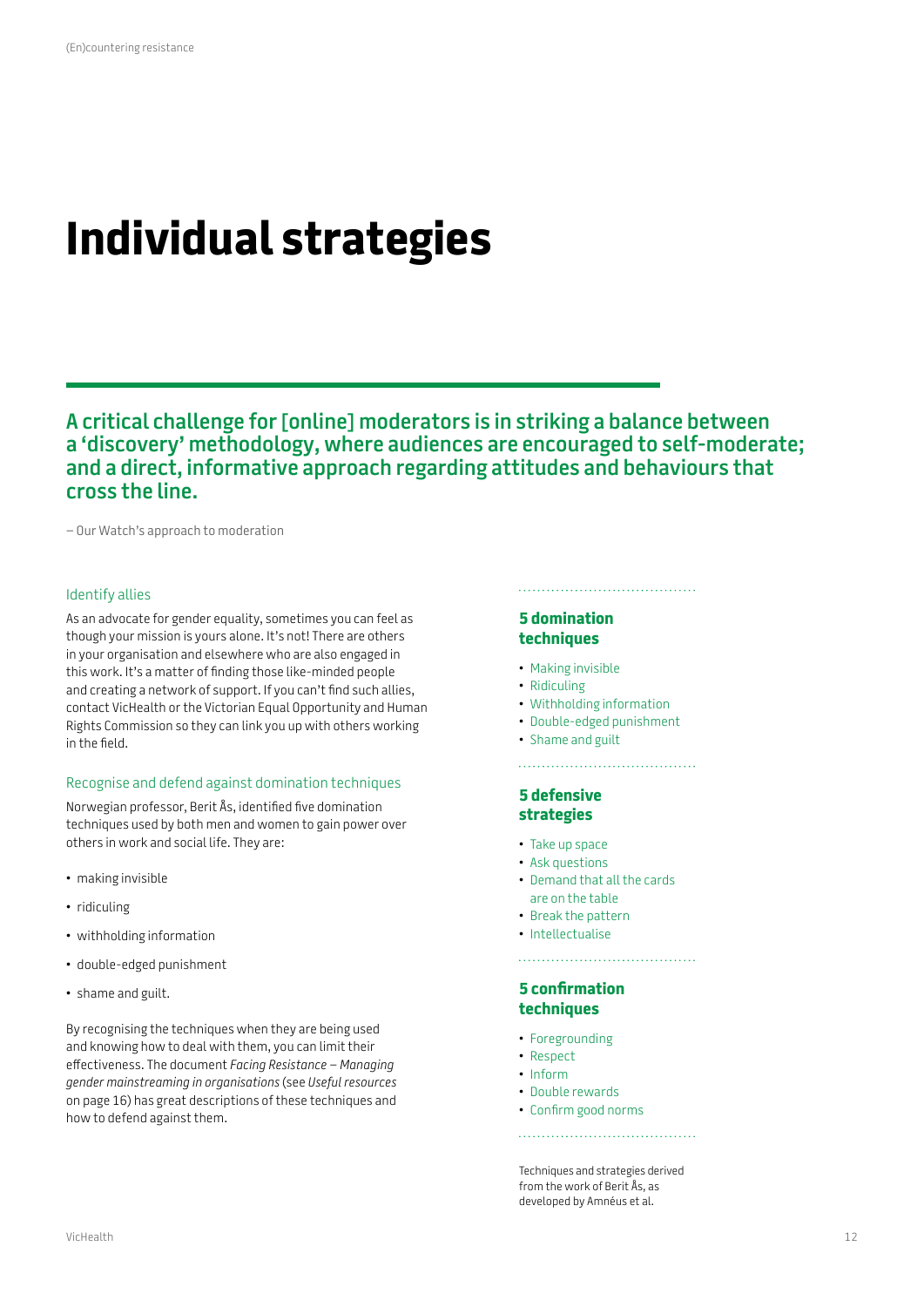# **Individual strategies**

### Focus your efforts

As mentioned earlier, there are some people – the entrenched opposition – who just won't get on board. Focus your efforts on those who you can influence and set achievable goals for yourself.

#### Dealing with online abuse

Resistance is often expressed through social media and websites. The virtual world seems to embolden antagonists to say hateful things (even when not anonymous) that they would never say in person. While respectful debate is encouraged, it is vital to have guidelines around social media to protect you, your people and your audiences from online trolling. See our *Useful resources* section for links to documents that can help you.

### Practise self-care

Tackling entrenched inequality requires a long-term effort and it doesn't always run smoothly. When the going gets tough and it feels like the wall of resistance you're facing is too high, it's okay to step back and regroup. Looking after your own wellbeing is paramount. Give yourself some time out and talk to trusted friends and allies. Enlist the support of your line manager, HR team or a trusted mentor. It is important to maintain perspective by recognising that resistance is an indication that your work is gaining traction and that long-term change is made up of myriad small achievements along the way. So take the time to share the tough stories as well as identifying and celebrating the gains, no matter how small.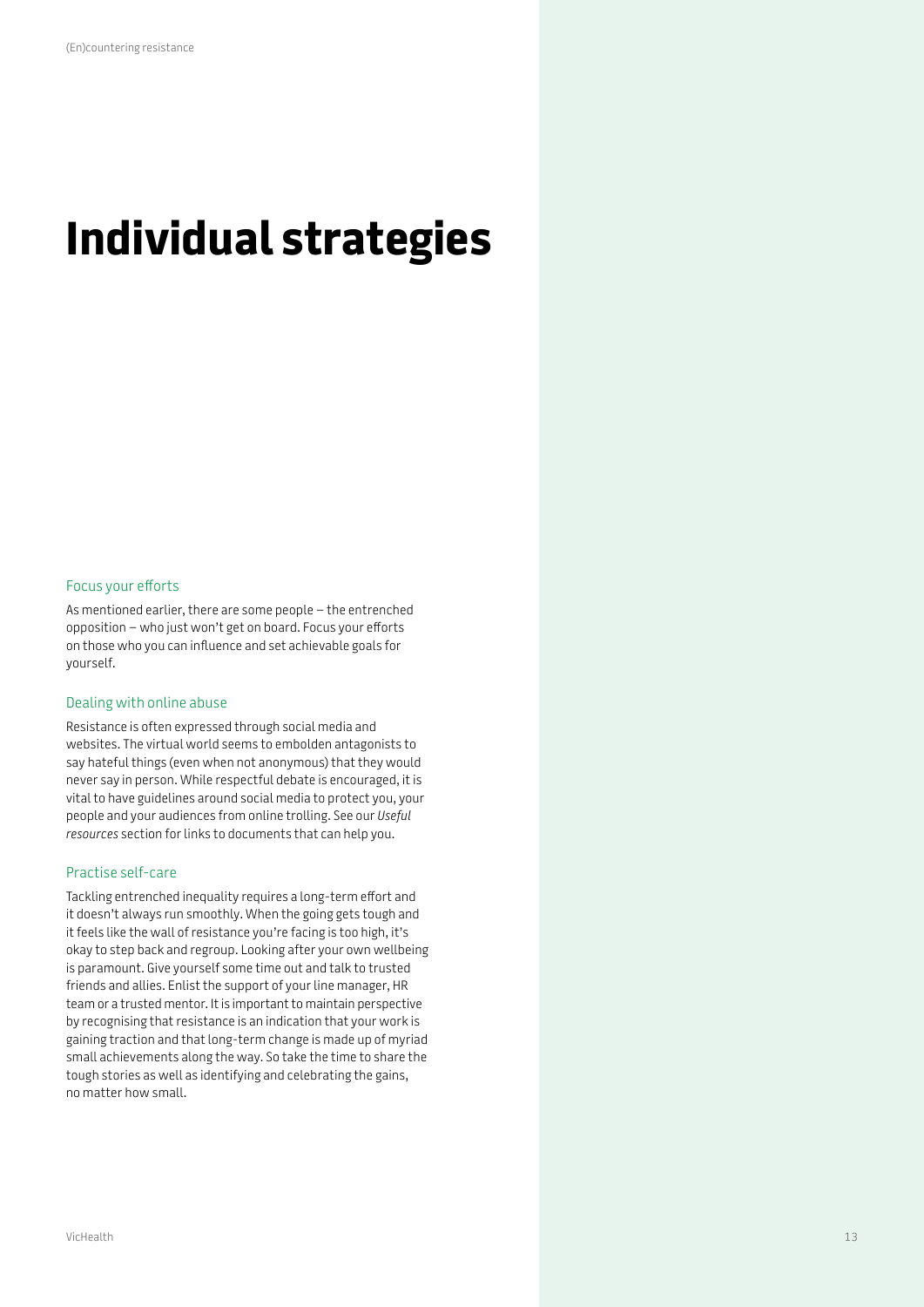# **13 steps to manage resistance**



## **1. Don't be surprised**

Resistance is to be expected. Prepare for it. Resistance means your work advocating for equality is getting traction.



### **2. Understand the form**

Resistance takes different forms. Thinking through the form will help in crafting your responses – for example, if it is 'co-option', where the language and facts are being twisted, a fact/myth/fallacy response might be helpful.

## **3. Assess who it's from**

. . . . . . . . . . . . . . . . . .

Monitoring and regular opportunities for feedback to your gender equality initiatives help you understand not just what resistance is being expressed, but who it is coming from. You can then tailor your messaging – and messengers – to address their concerns or correct misinformation.



### **4. Be willing to listen**

Create spaces for diverse views and experiences to be expressed. When people can have their say and talk about their own beliefs (and biases and fears) without being shut down, they are more likely to be open to other messages.



### **5. Focus efforts on those you can influence**

Entrenched opposition won't be convinced. Understand when to respond and when to leave it alone. Find allies and focus on the 'moveable middle'.



## **6. Get leaders involved**

Getting the senior leadership involved is pivotal to getting traction for gender equality initiatives. It is how we get beyond a training or awareness-raising exercise to seeing it embedded into policies, position descriptions and performance planning.



### **7. Harness the power of your peers**

You are not alone in this work. Find people in your organisation and others who are also committed to gender equality and share ideas, approaches and support.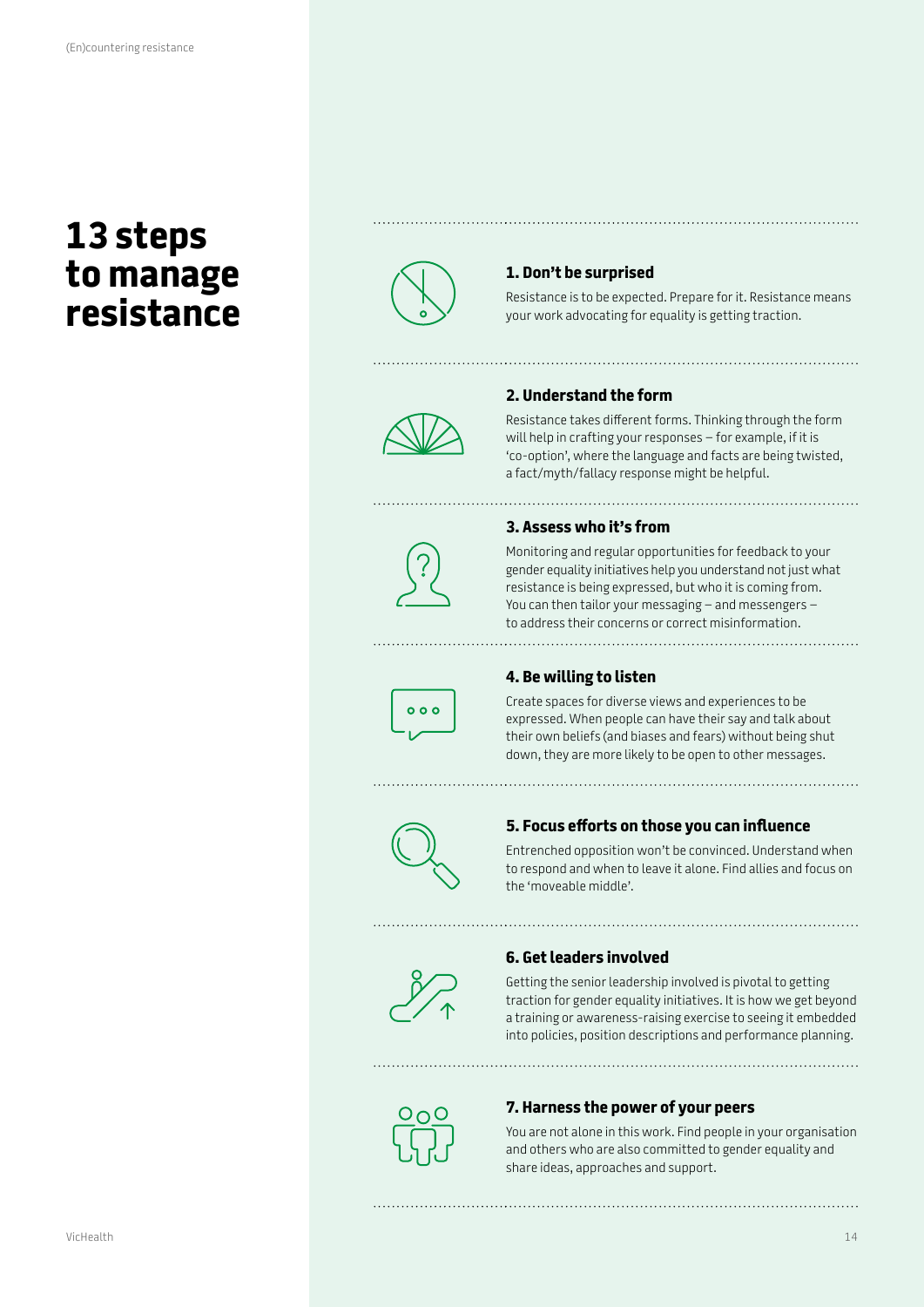# **13 steps to manage resistance**



#### **8. Frame, don't shame**

Framing shapes the story of gender equality. Tell real-life stories and allow personal accounts to be shared to help people connect emotionally, not just rationally, to the concepts. Note the benefits of equality to both men and women, and address myths and misinformation.

### **9. Make sure to monitor**



Regular feedback helps you see how your work is progressing, and understand where resistance lives and what is being said. This doesn't have to be an expensive, outsourced process. An online questionnaire of just a few key questions sent out quarterly can be done in-house.

### **10. Defend against domination techniques**



Domination techniques are used to gain power over others. Recognising them helps you respond effectively. For example, if you're asked, 'Can't you take a joke?', that's the domination technique of ridiculing. The defensive strategy for this is to ask more questions – immediately inviting them to explain what they meant by that. The confirmation technique is to give respect and space for others, confirming that you take contributions seriously. See the outline of these techniques and strategies on page 12.



### **11. Put guidelines in place**

Manage more extreme resistance with clear and unambiguous guidelines about what's allowed and not allowed. In the teaching space, this is about creating a safe and respectful learning environment. For online forums, this requires moderation guidelines.



## **12. Practice self-care**

Look after your own wellbeing, seek support and allow yourself space when you need it.



### **13. Celebrate success**

Truly modernising our organisations will take time. We are tackling some entrenched and structural inequalities. It's a marathon, not a sprint. So take time out to recognise and celebrate the wins along the way.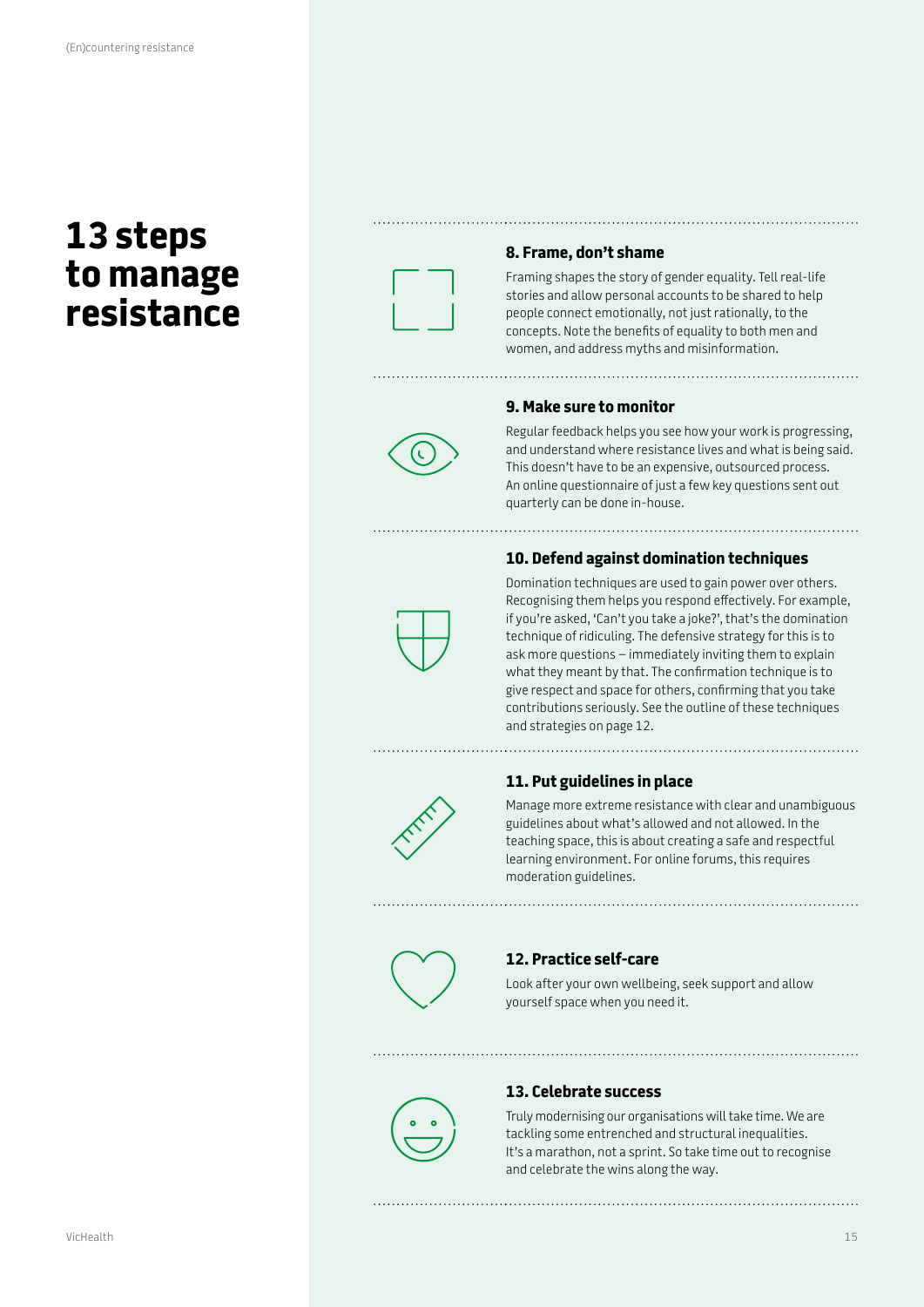# **Useful resources**

**The following documents have assisted us in preparing this resource. As this is a relatively new area, there is limited robust research on the effectiveness of these strategies, however these are terrific examples of promising practice and the start, we hope, of a significant body of work in responding to and mitigating resistance and backlash to gender equality initiatives.**

Amnéus et al, *Validation Techniques and Counter Strategies: Methods for dealing with power structures and changing social climates*, Empowerment Network Stockholm University (ENSU), 2004 [http://www.ecosanres.](http://www.ecosanres.org/pdf_files/Gender_workshop_2010/Resources/Amneus_et_al_2004_Validation_techniques_counter_strategies.pdf) [org/pdf\\_files/Gender\\_workshop\\_2010/Resources/Amneus\\_et\\_al\\_2004\\_](http://www.ecosanres.org/pdf_files/Gender_workshop_2010/Resources/Amneus_et_al_2004_Validation_techniques_counter_strategies.pdf) Validation techniques counter strategies.pdf

*Change the Story*, (Our Watch et al., 2015) www.ourwatch.org.au/change-the-story

*Communicating Equality through Social Media: A Guide for Equality Bodies*, Equinet, European Network of Equality Bodies, 2017 [www.equineteurope.](http://www.equineteurope.org/IMG/pdf/communicating_equality_through_social_media_-_a_guide_for_equality_bodies-3.pdf) org/IMG/pdf/communicating\_equality\_through\_social\_media\_-\_a\_guide\_for [equality\\_bodies-3.pdf](http://www.equineteurope.org/IMG/pdf/communicating_equality_through_social_media_-_a_guide_for_equality_bodies-3.pdf)

*Facing Resistance – Managing gender mainstreaming in organisations*, Syvonne Nordström, Camilla Simonsson and Dan Humble, Jämtland County Administration (Sweden), 2007 jamda.ub.gu.se/bitstream/1/171/1/Facing [Resistance.pdf](http://jamda.ub.gu.se/bitstream/1/171/1/Facing_Resistance.pdf)

*Framing Equality, Communication Toolkit for Equality Bodies*, Equinet European Network of Equality Bodies and the Public Interest Research Centre (2017) [www.equineteurope.org/IMG/pdf/framing\\_equality\\_-\\_](http://www.equineteurope.org/IMG/pdf/framing_equality_-_equinet_pirc.pdf) [equinet\\_pirc.pdf](http://www.equineteurope.org/IMG/pdf/framing_equality_-_equinet_pirc.pdf)

*Institutional Transformation: Gender Mainstreaming Toolkit*, European Institute for Gender Equality [http://eige.europa.eu/gender-mainstreaming/](http://eige.europa.eu/gender-mainstreaming/toolkits/gender-institutional-transformation/how-react-resistance-statements-and-reactions) [toolkits/gender-institutional-transformation/how-react-resistance](http://eige.europa.eu/gender-mainstreaming/toolkits/gender-institutional-transformation/how-react-resistance-statements-and-reactions)[statements-and-reactions](http://eige.europa.eu/gender-mainstreaming/toolkits/gender-institutional-transformation/how-react-resistance-statements-and-reactions)

#### **Suggested citation**

VicHealth 2018, *(En)countering resistance: Strategies to respond to resistance to gender equality initiatives*, Victorian Health Promotion Foundation, Melbourne.

#### **Acknowledgements**

VicHealth thanks The Big Picture for their work in developing this resource.